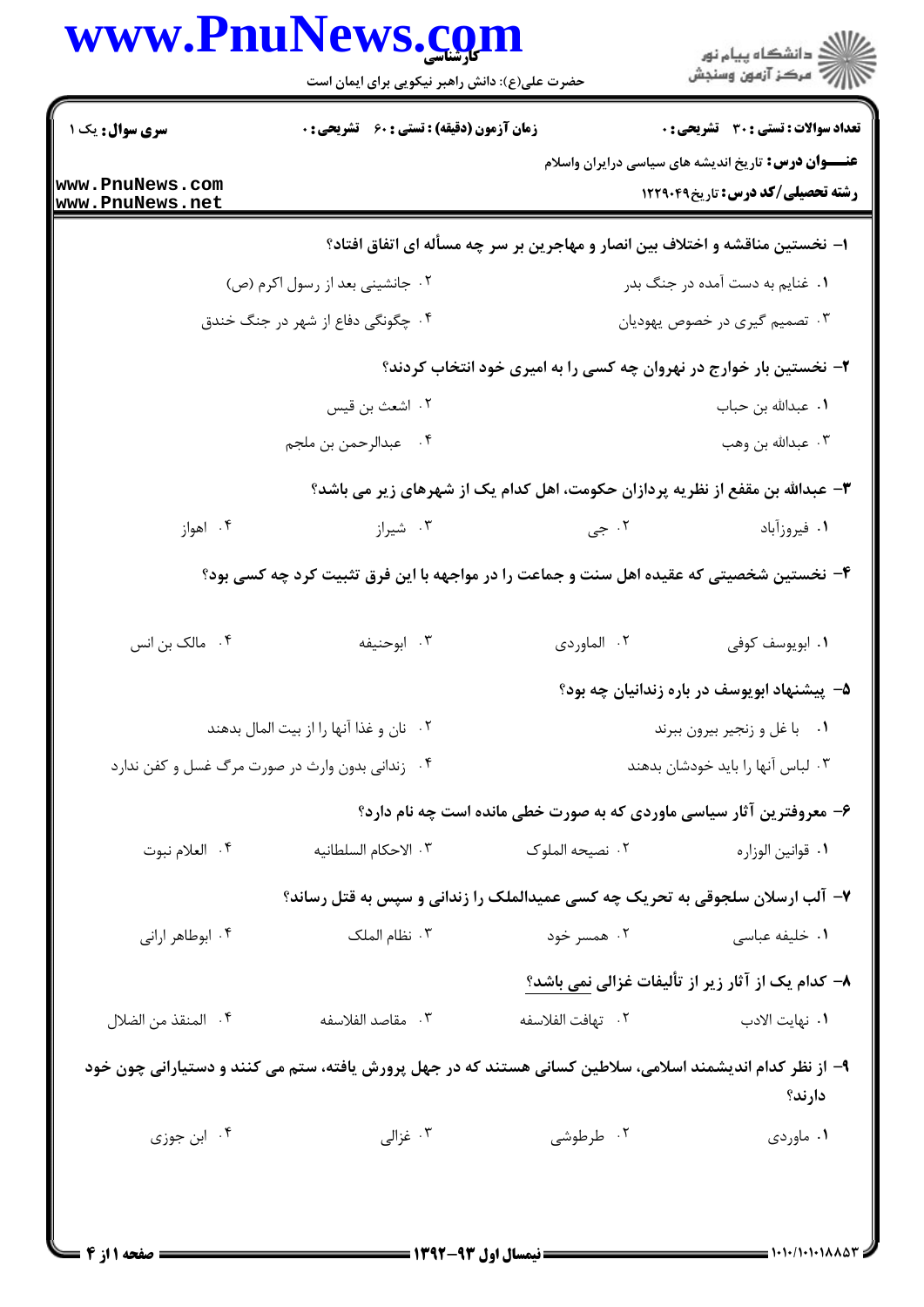## www.PnuNews.com

|                                    | حضرت علی(ع): دانش راهبر نیکویی برای ایمان است                   |                    | ڪ دانشڪاه پيام نور<br>پ <sup>ر</sup> مرڪز آزمون وسنڊش                                                 |  |
|------------------------------------|-----------------------------------------------------------------|--------------------|-------------------------------------------------------------------------------------------------------|--|
| <b>سری سوال : ۱ یک</b>             | <b>زمان آزمون (دقیقه) : تستی : 60 ٪ تشریحی : 0</b>              |                    | تعداد سوالات : تستى : 30 - تشريحي : 0                                                                 |  |
| www.PnuNews.com<br>www.PnuNews.net |                                                                 |                    | <b>عنـــوان درس:</b> تاریخ اندیشه های سیاسی درایران واسلام<br><b>رشته تحصیلی/کد درس:</b> تاریخ1۲۲۹۰۴۹ |  |
|                                    |                                                                 |                    | ۱۰– ابن تیمیه در کدام یک از ولایت های زیر متولد گشت ؟                                                 |  |
| ۰۴ حلب                             | ۰۳ حجاز                                                         | ۰۲ دمشق            | ۰۱ حران                                                                                               |  |
|                                    |                                                                 |                    | 11- طريق انعقاد امامت از نظر روزبهان خنجي كدام موارد زير <u>نمي باشد؟</u>                             |  |
| ۰۴ شوری                            | ۰۳ استخلاف                                                      | ۰۲ سنت             | ۰۱ اجماع                                                                                              |  |
|                                    |                                                                 |                    | ۱۲- افلاطون در کتاب سیاستمدار ، فرمانروایان را به چه چیزی تشبیه کرده است؟                             |  |
| ۰۴ سر آدمی                         | ۰۳ چوپانان                                                      | ۰۲ قوه غضبيه       | ٠١. قوه عاقله                                                                                         |  |
|                                    |                                                                 |                    | ۱۳- چه کسی اولین بار کتاب آراء فارابی را چاپ و به آلمانی ترجمه کرد؟                                   |  |
| ۰۴ والتزر                          | ۰۳ ژوسن                                                         | ۰۲ آلونسو          | <b>۱</b> . فردریک دیترصی                                                                              |  |
|                                    |                                                                 |                    | ۱۴- قدیمی ترین مآخذی که در باره اخوان الصفا به ما اطلاعاتی می دهد از کیست؟                            |  |
| ۰۴ ابوسلیمان بستی                  | ۰۳ ابوحیان توحیدی                                               | ۰۲ مقدسی           | ٠١ ابن القفطي                                                                                         |  |
|                                    |                                                                 |                    | ۱۵– اخوان در اخلاق ، مردم را به چه چیزی دعوت می کند؟                                                  |  |
| ۰۴ عقل گرايي                       | ۰۳ زهد                                                          | ۰۲ تصوف            | ٠١ عمل گرايي                                                                                          |  |
|                                    |                                                                 |                    | ۱۶- ابوالحسن عامری در سیاست تابع کدام یک از فلاسفه زیر است؟                                           |  |
| ۰۴ افلاطون                         | ۰۳ سقراط                                                        | ۰۲ ارسطو           | ٠١ فارابي                                                                                             |  |
|                                    | ۱۷– ابن سینا ساکنان مدینه یا مجتمع را به چند طبقه تقسیم می کند؟ |                    |                                                                                                       |  |
| ۰۴ سه                              | ۰۳ شش                                                           | ۲. پنچ             | ۰۱ چهار                                                                                               |  |
|                                    |                                                                 |                    | ۱۸– نام کدام یک از فلاسفه اسلامی در زبان لاتینی اونپاکه آمده است؟                                     |  |
| ۰۴ ابن رشد                         | ۰۳ ابن مسکویه                                                   | ۰۲ ابن سینا        | ۰۱ ابن باجه                                                                                           |  |
|                                    |                                                                 |                    | <b>۱۹- کتاب اخلاق ناصری از کیست؟</b>                                                                  |  |
| ۰۴ ناصر الملک شیرازی               | ۰۳ ابونصر فارابی                                                | ۰۲ خواجه نصیر طوسی | ٠١ خواجه نظام الملک                                                                                   |  |
|                                    |                                                                 |                    | ۲۰- جلال الدین دوانی کتاب رسائل سیاسی خود را به چه کسی تقدیم کرد؟                                     |  |
| ۰۴ اوزون حسن                       | ۰۳ جهان شاه                                                     | ٠٢ شاه اسماعيل     | ٠١ ابوسعيد                                                                                            |  |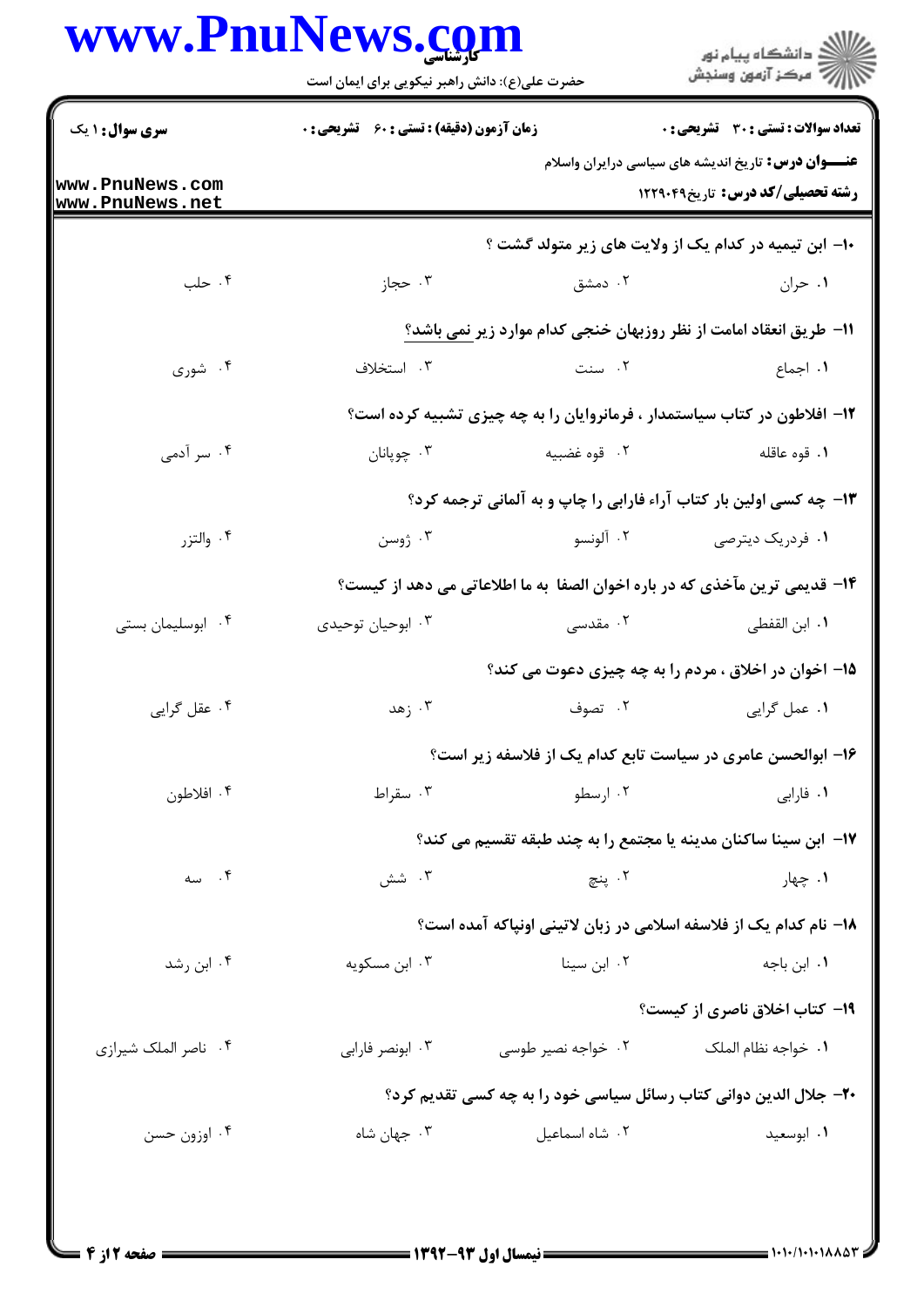|                                    | حضرت علی(ع): دانش راهبر نیکویی برای ایمان است                                                            |                                | ِ<br>∭ دانشڪاه پيام نور<br>∭ مرڪز آزمون وسنڊش                                                         |  |
|------------------------------------|----------------------------------------------------------------------------------------------------------|--------------------------------|-------------------------------------------------------------------------------------------------------|--|
| <b>سری سوال : ۱ یک</b>             | زمان آزمون (دقیقه) : تستی : 60 ٪ تشریحی : 0                                                              |                                | تعداد سوالات : تستي : 30 ٪ تشريحي : 0                                                                 |  |
| www.PnuNews.com<br>www.PnuNews.net |                                                                                                          |                                | <b>عنـــوان درس:</b> تاریخ اندیشه های سیاسی درایران واسلام<br><b>رشته تحصیلی/کد درس:</b> تاریخ1۲۲۹۰۴۹ |  |
|                                    |                                                                                                          |                                | <b>۲۱</b> – اساس اندیشه سیاسی سید جمال الدین اسدآبادی چه بود؟                                         |  |
| ۰۴ وحدت اسلامی                     | ۰۳ مبارزه با استبداد                                                                                     | ۰۲ قانون گرايي                 | ۰۱ مبارزه با استعمار                                                                                  |  |
|                                    | ۲۲– فقیهان مسلمان بر اساس کدام اصل معتقدند هر کس قدرت را به دست می گیرد اطاعت او واجب است؟               |                                |                                                                                                       |  |
|                                    | ٠٢ طاعه الامام فرض على كل مسلمه                                                                          |                                | ٠١. الامام لايموت الا وله خلف                                                                         |  |
| ۰۴ اطیعوالله و الرسول و اولی الامر |                                                                                                          | ۰۳ سلطان غشوم خير من فتنه تدوم |                                                                                                       |  |
|                                    | ۲۳- قدیمی ترین مفهوم امام به صورت صحیح و دست نخورده در میان کدام فرقه باقی مانده است؟                    |                                |                                                                                                       |  |
| ۰۴ زیدیه                           | ۰۳ اسماعیلیه                                                                                             | ۰۲ زیدیه                       | ۰۱ اثنی عشری                                                                                          |  |
|                                    |                                                                                                          |                                | ۲۴- مهم ترین تأثیر رسمی شدن ًمذهب تشیع در ایران از نظر سیاسی چه بود؟                                  |  |
|                                    | ۰۲ متحد کردن ایرانیان                                                                                    |                                | ۰۱ تأسیس بناهای مذهبی                                                                                 |  |
|                                    | ۰۴ ورود علما به ايران                                                                                    |                                | ۰۳ گسترش علم                                                                                          |  |
|                                    |                                                                                                          |                                | ۲۵– پیروان اسماعیلیان نزاری امروزه در هند و پاکستان به چه عنوانی مشهورند؟                             |  |
| ۰۴ خوجه                            | ۰۳ آقاخانی                                                                                               | ۰۲ قرمطی                       | ۰۱ بهره                                                                                               |  |
|                                    | ۲۶- کدام یک از صحابی پیامبر(ص) با خلیفه اول بیعت نکرد و در سفر به شام کشته شد و گفتند جن او را کشته است? |                                |                                                                                                       |  |
| ۰۴ زید بن حارث                     | ۰۳ زبیر بن عوام                                                                                          | ۰۲ سعد بن عباده                | ۰۱ بشیر بن سعد                                                                                        |  |
|                                    | <b>۲۷-</b> قدیمی ترین اثری که در باره صحابی پیامبر(ص) تألیف شده چه نام داشت؟                             |                                |                                                                                                       |  |
|                                    | ٠٢ اسدالغابه                                                                                             | ٠١. الاصابه في تمييز الصخابه   |                                                                                                       |  |
|                                    | ۰۴ طبقات ابن سعد                                                                                         | ٠٣ الاستيعاب في معرفه الاصحاب  |                                                                                                       |  |
|                                    |                                                                                                          |                                | ۲۸- سوره منافقین از نظر اغلب مفسران در کدام غزوه نازل شد؟                                             |  |
| ۰۴ بنی مصطلق                       | ۰۳ بنی قریظه                                                                                             | ۰۲ منافقین                     | ۰۱ احد                                                                                                |  |
|                                    | ۲۹-۔ نخستین کسانی که به ارجاء محض قائل شدند و مرجئه را پدید آوردند چه کسانی بودند؟                       |                                |                                                                                                       |  |
|                                    | ۰۲ معاویه و عمروعاص                                                                                      |                                | ۰۱ خليفه دوم و سوم                                                                                    |  |
|                                    | ۰۴ عمر بن مرّ و ابراهیم تیمی                                                                             |                                | ۰۳ الهذيل و عبدالله اسكافي                                                                            |  |
|                                    | ۳۰– کدام یک از یاران امام رضا(ع) ظلم و ستم عباسیان بر آل علی را ده برابر امویان می دانستند؟              |                                |                                                                                                       |  |
| ۰۴ فضل بن ربيع                     | ۰۳ خواجه ربيع                                                                                            | ۰۲ ابا صلت                     | ۰۱ دعبل خزایی                                                                                         |  |